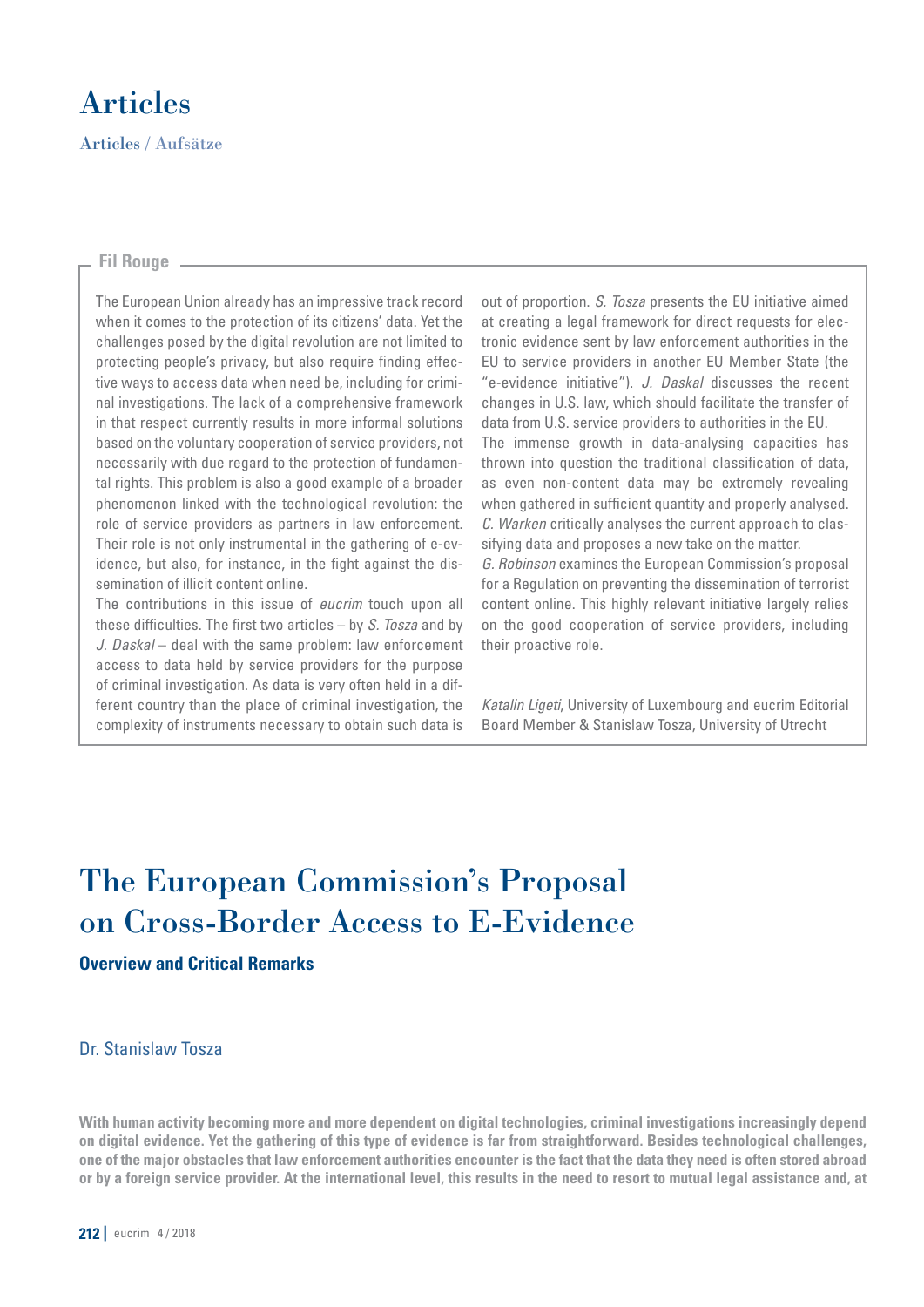**the EU level, to the European Investigation Order. Even the length of the procedure when resorting to the EIO is far too slow, because relevant data can be lost in the meantime. This article discusses the initiative of the European Commission to establish a European legal framework regarding direct requests for electronic evidence sent by law enforcement authorities in the EU to service providers in another EU Member State (the "e-evidence initiative"). The initiative, which is currently under debate in the EU Parliament after the Council agreed on proposed amendments, is not without controversy. The article analyses its overall structure and the most important aspects of its design, and it offers critical remarks on several major elements of the initiative.**

# **I. Introduction**

A large number of criminal offences, not only cybercrime, is currently committed in a way that leaves digital traces that can serve as evidence. In order to effectively investigate and prosecute these offences, law enforcement must have access to digital data, which is mostly in the possession of service providers, often located abroad. The law of criminal procedure allows the authorities to access this data, while protecting suspects' procedural safeguards. However, when the service provider is located in another country or the data is stored abroad, law enforcement should in principle resort to mutual legal assistance (MLA) because their coercive powers are limited to their national territory.

As the significance of digital or electronic evidence has grown, so has the frustration of law enforcement with the cumbersome procedure to acquire this data in combination with the number of cases when digital evidence is needed and the relevant data is held abroad. This has stimulated attempts to find unilateral solutions forcing providers to deliver data not stored in the territory of the requesting state circumventing the MLA procedure, which resulted in significant litigation, $<sup>1</sup>$  and calls for</sup> reform of the framework. The latter is not an easy undertaking, as the complexity of the issue is composed of problems linking criminal procedure, international law, in particular questions of jurisdiction and sovereignty in the context of criminal investigations, EU law as well as the impact of fast developing technology, in particular cloud computing or encryption.2

With the Conclusions of 9 June 2016 the JHA Council requested the Commission to develop a legal framework that would allow law enforcement to obtain relevant data.<sup>3</sup> This request led to the proposal of the Commission of 17 April 2018 that is composed of two instruments: a regulation and a directive.<sup>4</sup> The aim of this contribution is to provide an overview of and a few critical remarks on the Commission's proposal, in particular focusing on the draft regulation, which is the main component of the legislative initiative.

At the same time, legislative work has also progressed in the U.S., with the ultimate adoption of the CLOUD Act in March 2018, which is meant to facilitate access to data held by U.S. companies by non-U.S. law enforcement authorities. This act is the subject of the contribution by *Jennifer Daskal* in this issue of eucrim.

#### **II. Commission's Proposal**

The envisaged regulation would create two new instruments: a European Production Order (EPdO) and a European Preservation Order (EPsO).<sup>5</sup> An EPdO is defined as "a binding decision by an issuing authority of a Member State compelling a service provider offering services in the Union and established or represented in another Member State, to produce electronic evidence" (Art.  $2(1)$  of the draft regulation<sup>6</sup>). An EPsO is "a binding decision by an issuing authority of a Member State compelling a service provider offering services in the Union and established or represented in another Member State, to preserve electronic evidence in view of a subsequent request for production" (Art.  $2(2)$ ). It is interesting to note that an EPsO may result not only in an EPdO, but also for instance in a mutual legal assistance request or a European Investigation Order (Art. 6(2)).

The crucial characteristic of the Commission's proposal is that the orders goes from the issuing authority in one Member State directly to the service provider in another Member State and the data should go back the same way. The involvement of an authority in the executing state is, in principle, avoided and the basic check of the order is done by the service provider. In order to guarantee the effectiveness of the regulation, the second piece of the Commission's proposal, i.e. the directive, obliges the Member States to provide for a framework assuring that there is a known and empowered legal representative of a service provider to whom the order may be addressed. The choice both of the legal basis and of the legal instrument is noteworthy: The directive, which must be transposed by the EU Member States, has an internal market legal basis (see also 2. below), whereas the – binding and directly applicable − regulation is based on Art. 82(1) TFEU, which provides for judicial cooperation in criminal matters on the basis of the mutual recognition principle. While being a regulation, a number of issues will have to be clarified by national law, most notably sanctions and remedies (see below).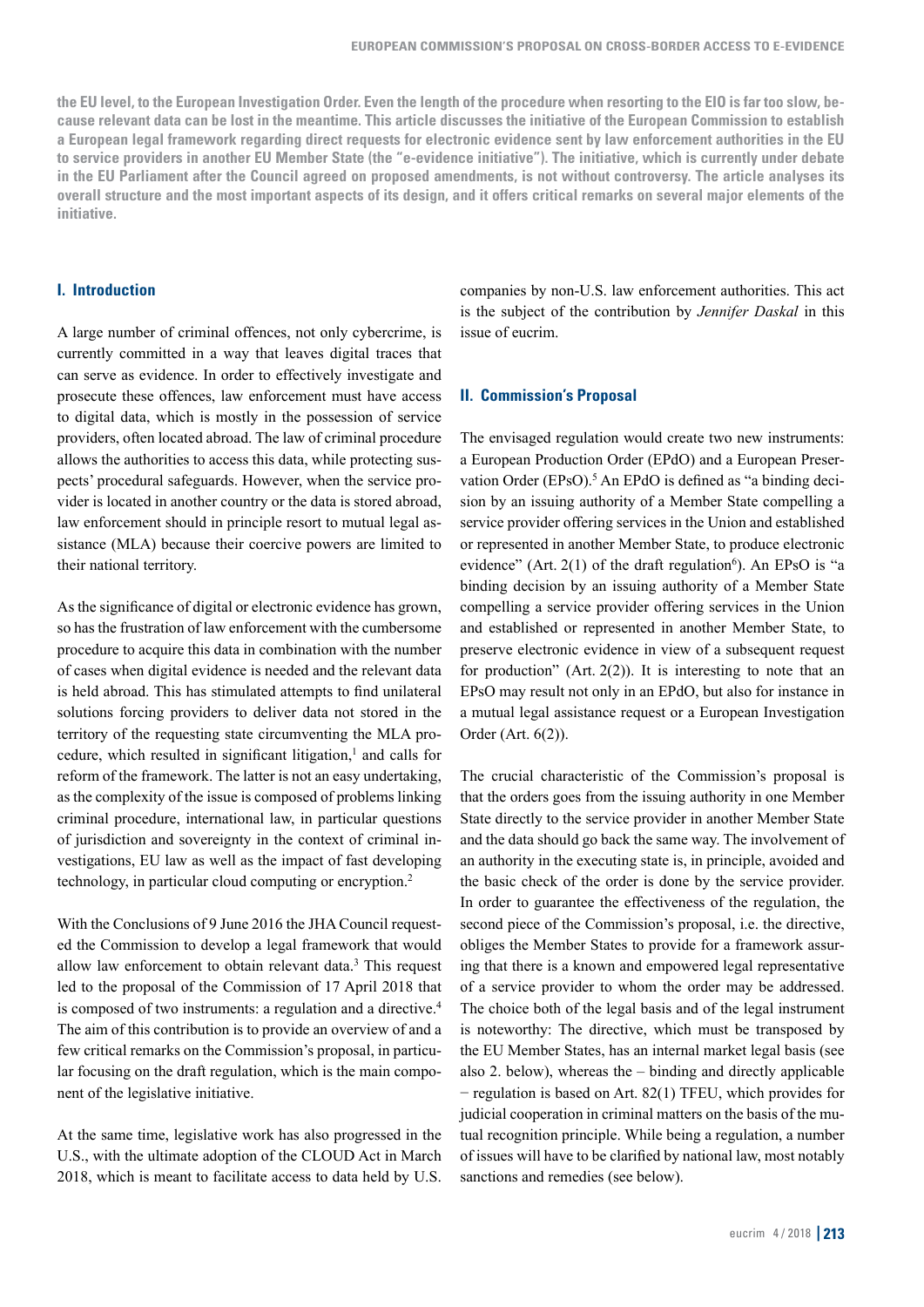# 1. Draft Regulation

## **a)  What may an order be issued for?**

The EPdO and the EPsO have the same objective: they oblige the service provider to respectively produce or preserve electronic evidence. The term "electronic evidence" is explained in Art. 2(6). This definition is characterised by three elements: Firstly, evidence must be stored in an electronic form either by the service provider or on its behalf. Secondly, it has to be stored at the time of receipt of the EPdO or EPsO. This means that the order concerns the data that is already in the possession of the service provider and not any data to be obtained in the future, thus excluding any future surveillance. Thirdly, the term evidence is not defined as such, but the definition provides for four types of data of which that evidence might consist: subscriber data, access data, transactional data and content data.

These four categories of data are further defined in the draft regulation in Art. 2(7)–(10). The spectrum includes content and non-content data, with the latter being divided into three categories (subscriber data, access data, transactional data). In terms of infringement of fundamental rights, the regulation provides two groups of categories of data: subscriber and access data on the one hand, which are considered less intrusive, and transactional and content data, where the intrusiveness is deemed more significant. The differentiation particularly affects the possibility of using the order, which is limited to some categories of offences for the second group, whereas it is open to all offences for subscriber and access data. Furthermore, the differentiation has an impact on the radius of the action of the prosecutor's, who is excluded from the list of competent issuing authorities when it comes to transactional and content data. As per the Explanatory Memorandum to the proposal, the differentiation between the two categories is made according to the following philosophy: data related only to the identification of the user is less intrusive and can be made more accessible, whereas data involving predominantly the content of a person's activity should be more protected.7 The Explanatory Memorandum considers that the starting point of an investigation is often the subscriber data or access data in order to reveal the identity of the suspect, before data about the content is sought.

# **b)  Who may issue the order?**

While the Member States may differ as to which authorities they give the right to ask for data from service providers in the national context, the draft proposes a quasi-harmonised approach in that regard. It should be borne in mind, that no margin of discretion is allowed, because no implementation of the provisions of a regulation is needed (see above). The Commission singled out three categories of authorities that can be entitled to issue an EPdO or EPsO (Art. 4).

The first group contains authorities that are entitled to issue both types of orders and for all types of data: judges, courts and investigative judges. The second group is composed of prosecutors whose authority is limited to what the draft considers to be less sensitive measures (cf. recital 30 of the preamble). Prosecutors may issue an EPsO for any type of data, but an EPdO only for subscriber and access data. Given the fact that a regulation (and not a directive) will be enacted, it does not seem to be possible for the Member States to restrict the circle of authorities entitled to issue the orders, e.g. by further limiting the power of the prosecutor. As a result, it may happen that a prosecutor might be in the position to issue an EPsO for content data at the European level, while he or she would not be able to do so in a purely domestic context.

The third group is defined as follows: "any other competent authority as defined by the issuing State which, in the specific case, is acting in its capacity as an investigating authority in criminal proceedings with competence to order the gathering of evidence in accordance with national law." Such orders will need to be examined for their conformity with the conditions set out for the validity of the orders. The authorities entitled to validate the order are the same two (aforementioned) groups as those for issuing the orders, according to the same range of competences (with the prosecutor's competence limited to the less intrusive types of data). In other words, the third category would include authorities that are equipped with the necessary power to gather electronic evidence according to the national laws of the Member States. Thus, prosecutors can also be entitled to ask for transactional and content data, but with the necessary authorisation and conferral of powers is at the discretion of the national legislator. The language of the draft indicates that a piece of national legislation would be necessary in this respect because, contrary to other instances (e.g. Art. 5(2)), the draft regulation does not refer to similarities with national rules or comparable domestic situations.

#### **c)  Who is the recipient of the order?**

The recipient of the order is a service provider offering services in the Union and established or represented in another Member State. A service provider can be a natural or a legal person and is otherwise defined by the services it offers, which, according to Art. 2 (3), can be:

- Electronic communication services:
- $\blacksquare$  Information society services;
- Internet domain name and IP numbering services.

These categories are explained in more detail in the Explana-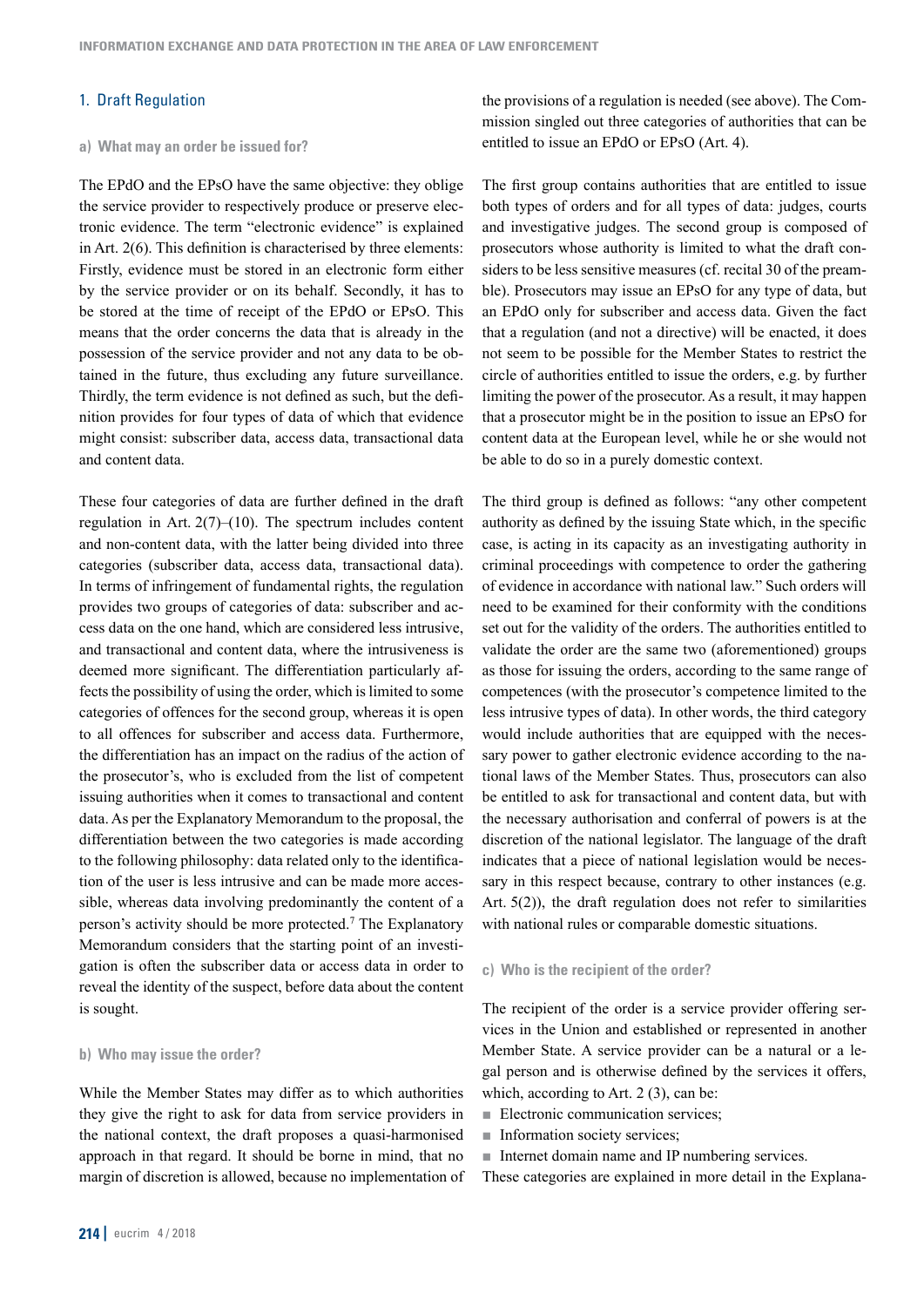tory Memorandum and use also references to other acts. In practice, the first two categories (electronic communication services and information society services) comprise such services as Skype, WhatsApp, Amazon, Dropbox and mailing services.<sup>8</sup> As to the last category of the definition of service providers (Internet domain name and IP numbering services), the Explanatory Memorandum makes reference to the providers of Internet infrastructure services that hold data potentially of high relevance in identifying the suspect.9

Another requirement is that providers of the services described above fall within the scope only if they are offering services in the Union and are established or represented in another Member State. These terms are further explained in the Directive itself (Art. 2(4)) and in the Explanatory Memorandum.10 Mere accessibility of the service from the territory of the European Union cannot be a sufficient criterion, as this would cause every provider in the world to fall within the scope. Furthermore, the service provider has to be established or represented in *another* EU Member State, since otherwise there would be a purely domestic situation, which is excluded from the scope.

An EPdO or an EPsO should be addressed directly to a legal representative that the service provider shall designate for the purpose of gathering evidence in criminal proceedings  $(Art. 7(1))$ . The efficiency of this approach is supported by the proposed Directive (see below 2.) and alternative addressees if such a representative is not designated (cf. Art.  $7(2)$ – $(4)$ ).

### **d)  Under what conditions may the order be issued?**

The draft regulation provides for a set of common conditions for issuing EPdOs and EPsOs as well as specific conditions for each of them. The first common condition is that the order may be issued only for criminal proceedings, which includes the pre-trial and the trial phase (Art. 3(2)). According to Art. 3(2), the order may also be issued in proceedings against legal persons, where these persons may be held liable or punished. This formulation excludes any sort of double criminality requirement in this respect: even if the executing Member State does not provide for criminal liability of legal persons, the order still needs to be executed.

The second condition applicable to both orders refers to necessity and proportionality. The draft regulation distinguishes, however, between the two types of orders if it comes to the reference point of the evaluative criteria, which is founded in the different objectives of these instruments. The EPdO must be necessary and proportionate for the purpose of the criminal proceedings in question (Art. 5(2)). By contrast, the EPsO must be necessary and proportionate to prevent the removal, deletion or alteration of data in view of a subsequent mutual legal assistance request, a European Investigation Order or an EPdO (Art. 6 (2)).

Two additional conditions limit the issuing of an EPdO, both referring to the national law of the issuing Member State. First, a similar measure must be available for the same criminal offence in a comparable domestic situation. This excludes the use of the EPdO in an issuing Member State that does not provide for such a measure in this context, thus limiting the harmonising effect of the regulation and positioning the applicability of the EPdO within the realm of national law. This limiting effect must, however, be relativized: firstly, the limitation affects the power of the national authority, but not the foreign one. Secondly, the formulation does not state that the condition of application must be identical.

A second additional condition foresees that the application of the EPdO is also limited depending on the type of data and the type of offence in question. In case of subscriber or access data, the issuance of an EPdO is allowed for any criminal offence, whereas the issuing of an EPdO for transactional or content data is limited to two groups of offences. The first group refers to the national law: the EPdO may be issued for "offences punishable in the issuing State by a custodial sentence of a maximum of at least 3 years." The second one makes reference to framework decisions and directives (which harmonised substantive criminal law in specific fields) and allow national authorities to issue an EPdO regardless of the severity of punishment on the national level in the following cases:

- Fraud and counterfeiting of non-cash means of payment;
- Sexual abuse and sexual exploitation of children and child pornography;
- Attacks against information systems;
- **Terrorism.**

#### **e) Execution**

The EPdO or EPsO will be transmitted to the recipient through certificates.<sup>11</sup> The certificates are to be issued according to the models annexed to the draft regulation (Annex I and II). Some flexibility is granted as far as the transmission of the certificate is concerned. Any means are acceptable provided that they are capable of producing a written record and allow to establish the authenticity of the certificate (Art. 8).

Tight deadlines are foreseen for the execution of the orders (Art. 9). As far as the EPdO is concerned, the draft distinguishes as follows: in regular cases, the service provider should transmit the data to the issuing authority at the latest within 10 days from the moment of receiving the certificate. In emergen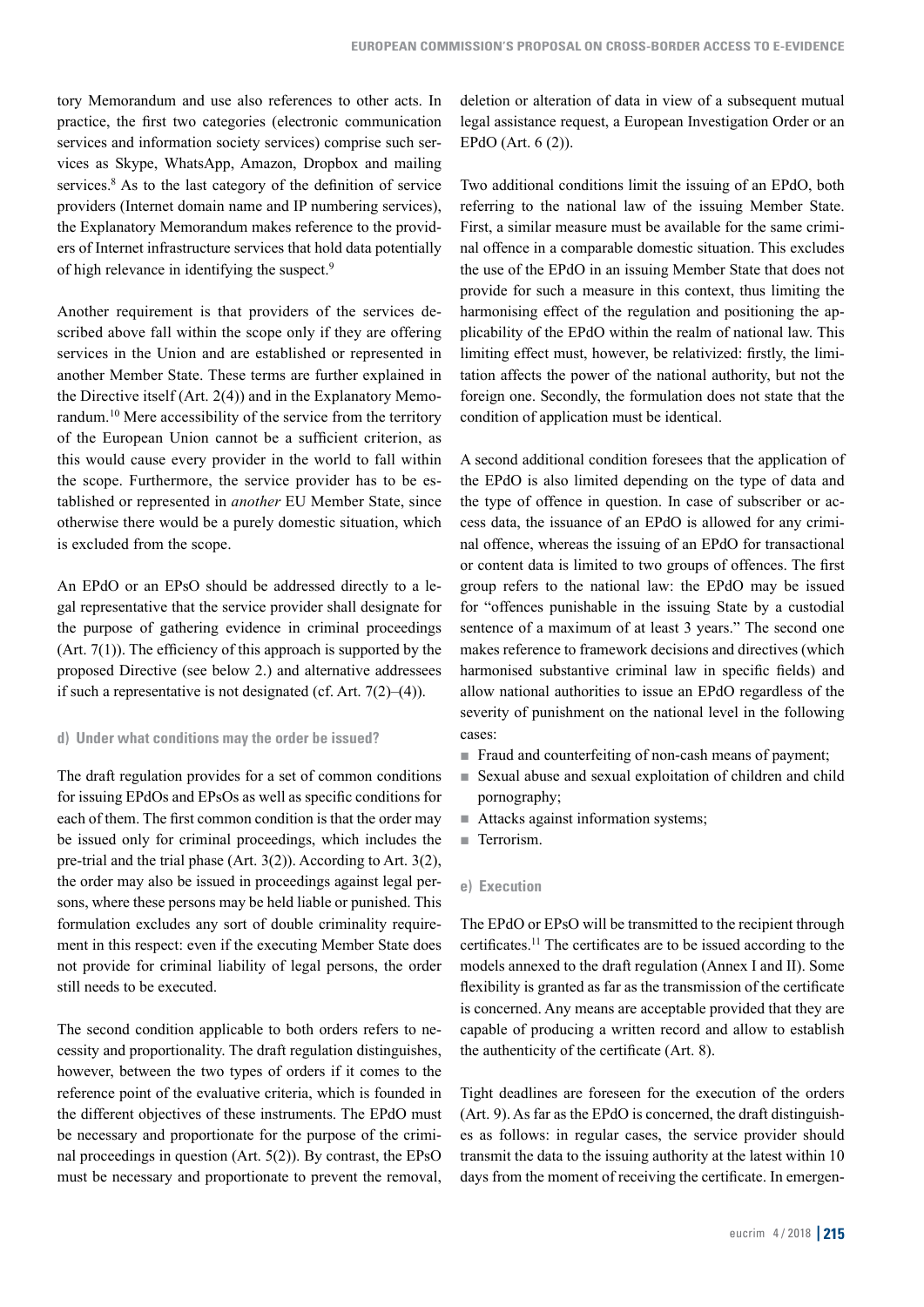cy cases, which are defined as an "imminent threat to life or physical integrity of a person or to a critical infrastructure,"12 this deadline is brought down to 6 hours. An EPsO has to be executed without "undue delay".

#### **f) Enforcement**

In order to guarantee the practical effectiveness of the instrument, while taking into account potential reservations and constraints on the side of the service provider or other affected persons, the regulation provides for a set of procedures and tools, some of which are prescribed by the regulation itself, and some of which require intervention on the part of the national legislator. On the one hand, in order to accommodate the interests of the service providers, the regulation provides for instruments of dialogue<sup>13</sup> between law enforcement and service providers in addition to remedies for the latter, the suspects and accused persons as well as for other persons whose data were obtained. On the other hand, in order to guarantee effectiveness of the measures, there are procedures for enforcement which engage authorities in the executing Member State and eventually pecuniary sanctions.

After receiving the order, the service provider would have to perform a check of the order. The draft regulation provides this as a right, but on many occasions the check will instead be a duty because of the contractual relationship with the user or data protection rules. According to the draft, there are three groups of reasons which may create difficulties for the service provider to comply with the order and for which the regulation provides ways of remedying the situation. The objections shall be transmitted to the issuing authority by using a standard form (annexed to the draft regulation).

The first group of reasons concerns the situation when the order is incomplete, contains manifest errors or does not contain sufficient information to execute. In this case, the service provider may ask for clarification. The reasons of the second group arise if the service provider is unable to execute the order because of *force majeure* or *de facto* impossibility, e.g. either because the order does not concern their customer or because the data has been deleted already. If the issuing authority confirms the objection, it shall withdraw the order. The third group of reasons is described as "other". So, for any other reason that the service provider does not provide the requested data within the deadline or does not provide it exhaustively, it shall also send the annex to the issuing authority explaining the reasons for failing to provide the data. The only potential consequence of this action is that the issuing authority shall review the order and, if necessary, set a new deadline. This does not seem to oblige the authority to withdraw the order even if there is good reason to do so.

If the addressee does not comply with the order and the above dialogue procedure does not cause the issuing authority to accept the reasons provided, the issuing authority may transfer the order to the competent authority in the executing Member State. This transforms the procedure into a more traditional mutual recognition process: the enforcing authority should recognise the order, except if there are grounds to oppose, which are enumerated in Art. 14(4) or (5), immunity or privilege under national law, or if its disclosure may impact its fundamental interests such as national security and defence.

So far, the above rules apply to both types of orders (EPdO and EPsO). The draft regulation provides, however, an additional reason for the service provider not to provide information if it comes to the EPdO. This reason is an example of the above-mentioned "other" reasons and refers to an EPdO that "cannot be executed because based on the sole information contained in the [order] it is apparent that it manifestly violates the Charter of Fundamental Rights of the European Union or that it is manifestly abusive." In this case, the service provider must send the respective annex to the enforcement authority in the Member State of the addressee. The latter authority may then seek clarification from the issuing authority, including through Eurojust or the European Judicial Network.

The impact of this rule is problematic. While it seemingly concerns a fundamental question – a significant abuse − it seems only procedural in nature: it requests that another authority be informed, an authority which may be potentially involved if the enforcement is needed. How should this fundamental rights clause be construed? Should it be read as if the violation or abuse is not manifest, it is not a ground to object? Or should it merely be read as saying, that if the violation or abuse is not manifest, the other authority should not receive the annex at this stage? If this provision is read together with the enforcement part, one notices that the executing state authority cannot oppose the execution of the order if it finds that it violates the Charter or that it is abusive, unless the violation/abuse is manifest. It results from this interpretation that, without the fulfilment of this adverbial condition ("manifestly"), the abuse or violation have no relevance and the execution of the EPdO would be obligatory. This is a highly questionable outcome. In addition, the Explanatory Memorandum does not explain how to interpret the word "manifest," which usually means "obvious" or "clearly apparent." Yet, an abuse is an abuse irrespective of whether it is visible *prima facie* or not. If the court in the executing member state reveals its abusiveness, why should it not be allowed to oppose the order just because it was not possible to spot it prima facie?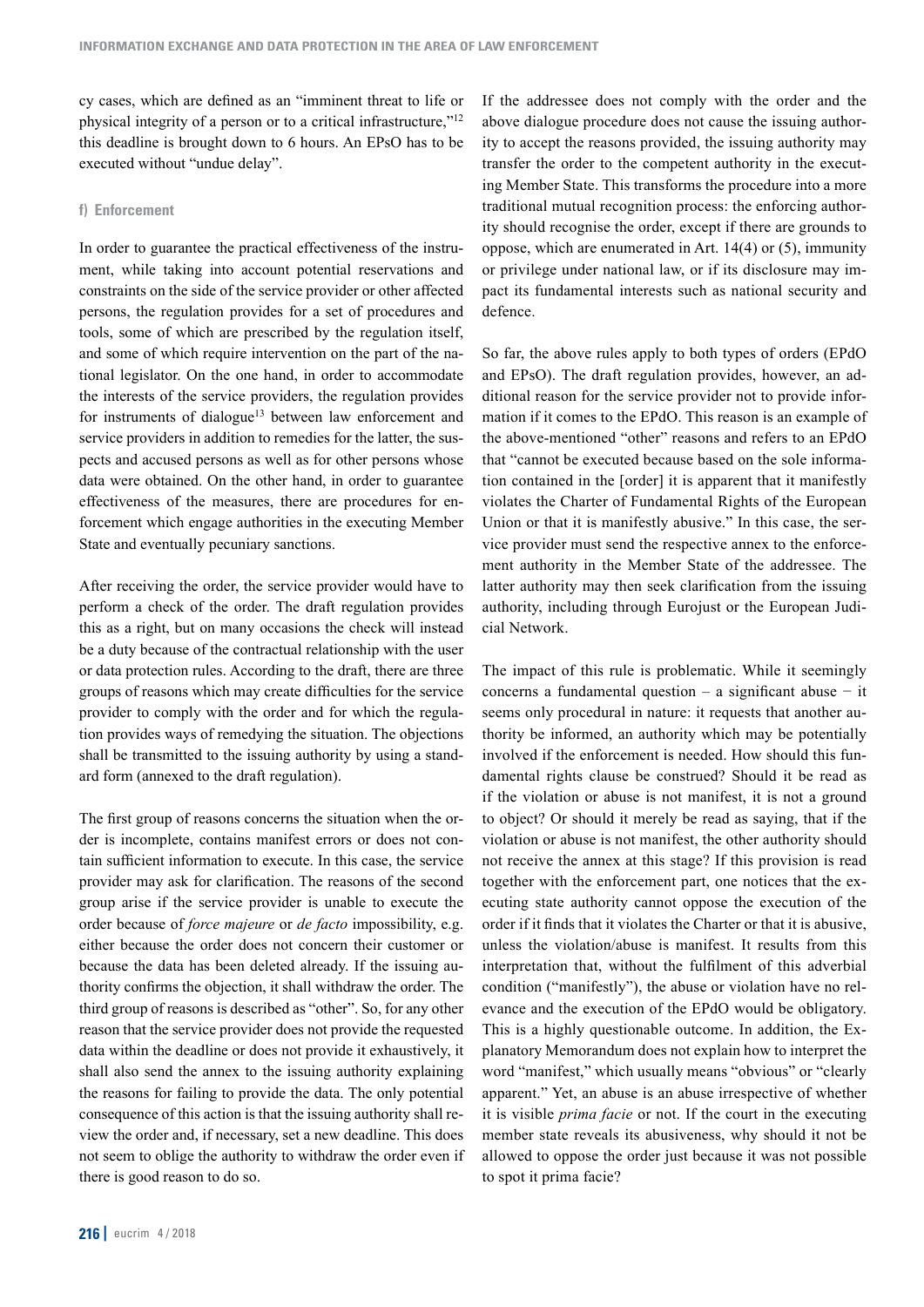#### **g) Sanctions and remedies**

The draft regulation contains provisions on sanctions (Art. 13) and remedies (Arts. 15–17), although these are relatively restrained, making mostly reference to national law. The Member States are also obliged to put in place provisions on pecuniary sanctions applicable to service providers in the event of infringements of their duties (as described above). While the sanctions do not need to be of a criminal nature, they have to be effective, proportionate and dissuasive. The proposal does not clarify who shall impose a sanction and who should enforce it. It is also not clear whether good reasons to refuse providing information on the part of the service provider, such as a (non-manifest) violation of the Charter or a (non-manifest) abuse of the order (see f) above), may be taken into account in the process of imposing such sanctions.

The draft regulation further contains a chapter entitled "Remedies", which complements the measures described above and grants rights not only to the service providers, but also to suspects and accused persons as well as other persons whose data were obtained. Except for the service providers, the remedies concerning all the other persons are to be provided by national law. Such right to an effective remedy shall be exercised before a court in the issuing state and must offer the possibility to challenge the legality of the measure, including its necessity and proportionality. The issuing authority is also responsible for informing the interested persons about that right (Art. 17). Within this framework these persons should be able to address issues of violation of the Charter or the abuse of the order.

It should also be underlined, that Art. 1(2) of the draft regulation contains the same clause as Art. 1(3) of the Framework Decision on the European Arrest Warrant, which has recently resulted in cases where the execution of the EAW was put under question or refused because of fundamental rights concerns.14 It cannot be excluded that the clause could result in similar questioning of the orders based on the same or similar concerns.

The service providers' right to remedy is limited to conflicts of laws and affects only the EPdO. This remedy is meant to take into account situations in which the service provider would find itself in a situation where the order obliges it to provide information although the applicable law of a third country prohibits it. According to the Explanatory Memorandum, this approach should also encourage non-EU countries to respect the limitations that the providers falling into the scope of this regulation face, in particular as regards fundamental rights concerns, including data protection.15 The remedy applies if compliance with the EPdO would result in a conflict with the applicable law of a third country prohibiting disclosure of the data concerned:

- On the grounds that this is necessary to either protect the fundamental rights of the individuals concerned or the fundamental interests of the third country in relation to national security or defence (Art. 15);
- $\blacksquare$  On other grounds (Art. 16).

It is expressly stated that the conflict cannot be based just on the lack of a similar procedure in the third country or on the fact that the data is stored in that country. The service provider shall inform the issuing authority about the existence of the conflict. If the issuing authority intends to uphold the EPdO, it shall request a review by the competent court in the issuing Member State. The court shall verify if the law of the third country applies and if it is so, whether the service provider is prohibited from disclosing the information. The verification can have several consequences:

- $\blacksquare$  If the court finds no relevant conflicts of law, it shall uphold the order;
- If the court finds that there is a conflict because of "other grounds," the court lifting of the order is not mandatory. The court must (only) consider the conflict when evaluating a number of criteria specified in Art. 16(5) that are based on the requirements of data protection, investigation and the addressee's interests;
- $\blacksquare$  If the conflict is grounded in the protection of the fundamental rights of the individuals concerned or of the fundamental interests of the third country in relation to its national security or defence, a central authority of the third state is engaged. This authority shall respond within 15 days (a deadline that may be extended upon request from that authority), whether it objects to the execution of the EPdO. Such an objection obliges the court in the issuing state to lift the order. Lack of response of the authority results in a reminder with a five days deadline and if that brings no reaction, the order shall be upheld. It is worth noticing that the authority in the third state is not obliged to comply with the deadlines. While questions of national security or defence may be a sufficient motivation for the authority to comply with the deadline, the protection of fundamental rights may not in all cases. Then, such an authority in the third country may only be motivated by comity or by the will to protect the service provider because of its connection with the third state.

# 2. Draft Directive

The draft directive obliges the Member States to set up rules ensuring that service providers offering services in the European Union designate at least one legal representative in the Union empowered to receive and respond to the orders described in the regulation. In order for the regulation to be effective, it is crucial that the name of such representative is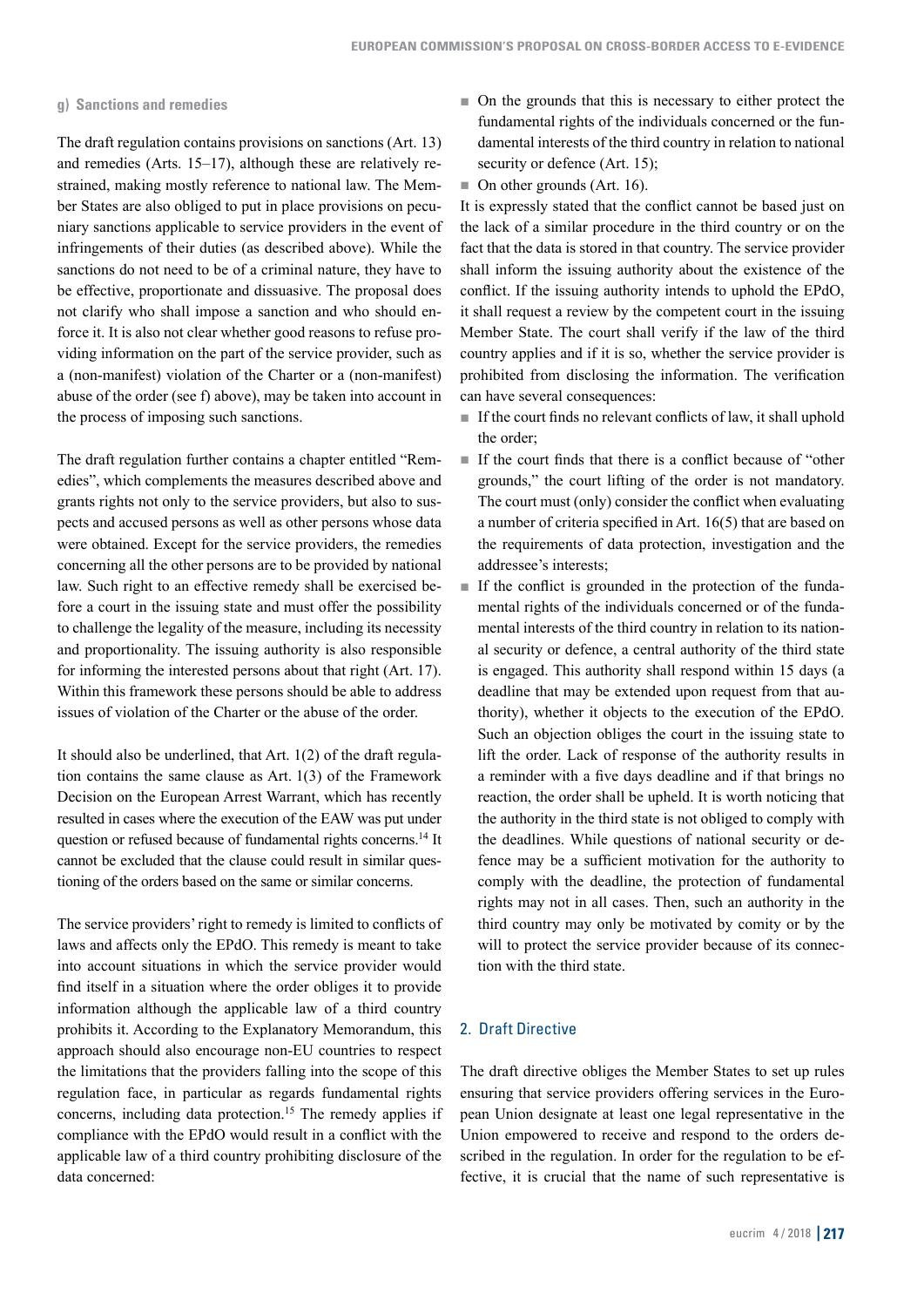made known, also in view of relatively short deadlines that the regulation imposes for the execution of the orders.

Some Member States have already created such obligations – at the national level – to nominate a service provider's representative. This action is, however, in conflict with the internal market logic: imposing mandatory legal representation within the territory of a Member State is in conflict with the freedom of services within the internal market.<sup>16</sup> Therefore, the directive aims not only to assure the possibility of an effective enforcement of the EPdO and EPsO, but also to avoid the risk that other Member States launch further unilateral initiatives in this regard, creating divergent legal frameworks and further obstacles to the internal market. Hence, the directive is issued on an internal market legal basis, which is explained by its aim. While the problem described affects the service providers that are not established in a Member State in question, it does not exist if they have already been established. As a consequence, and similarly to the draft regulation, the directive does not affect service providers offering services exclusively in the territory of one EU Member State.

The obligation to "designate at least one legal representative in the Union for the receipt of, compliance with and enforcement of decision and order issued by competent authorities of Member States for the purpose of gathering evidence in criminal proceedings" concerns service providers established in the European Union as well as those that are not established in the Union, but offering services in the territory of the Member States concerned (Art. 3 (1) and (2) of the draft Directive). The latter means that such a service provider should have a substantial connection to the Member State. The meaning of substantial connection is the same as for the draft regulation (see above 1c).<sup>17</sup> In order to guarantee the fulfilment of these duties, the Member States should also provide for effective, proportionate and dissuasive sanctions applicable for infringements of these duties and make sure that they are implemented (Art. 5).

# **III. Next Steps**

The Commission's proposal has already been subject to some analysis at the request of the European Parliament<sup>18</sup> as well as by the academic community,<sup>19</sup> civil society<sup>20</sup> and industry.<sup>21</sup> The Council as well as the European Parliament have been discussing the proposal for the regulation. The Council reached an agreement on 7 December 2018 proposing a number of amendments to the Commission's draft.22 The following are among the most important amendments:

 $\blacksquare$  Including into the scope of application of the regulation that an order may also be issued for the purpose of the execution of custodial sentences or detention orders (with exceptions) (Art. 3);

- Deleting the subsection on orders being manifestly abusive or manifestly violating fundamental rights (Art. 9(5));
- Adding to the provision on sanctions that pecuniary sanctions − of up to 2% of the total worldwide annual turnover of the service provider's preceding financial year − can be imposed (Art. 13);
- Abolishing the differentiation between the two remedies for service providers regarding a conflict of law; according to the new design, the mandatory opinion of the authority of the third country is abolished, and only seeking information from that authority is allowed; it is not obligatory to lift the order, regardless of the conflict of law (Arts. 15 and 16);
- Adding for the EPdOs concerning content data a procedure requesting notification of the authority of the enforcing Member State if there are reasonable grounds to believe that the person whose data is sought is not residing in the territory of the issuing Member State; this procedure, which was one of the major issues discussed in the Council, is meant to safeguard rights stemming from immunities and privileges (new Art. 7a);23
- $\blacksquare$  Including the speciality principle providing limitations on the use of electronic evidence other than for the purpose of the proceedings for which it was obtained and its transmission to another Member State, third country or international organisation (new Art. 12b).

Following these conclusions, the Council is ready to start the trilogue negotiations with the European Parliament. Yet, work on the Directive is still ongoing within the Council, which hopes to reach an agreement under the Romanian Presidency.24 As to the regulation, the Parliament still has to agree on its position, which is being prepared first and foremost by the LIBE Committee. The committee requested two reports<sup>25</sup> and held a public hearing on 27 November 2018, while the designated rapporteur issued a working document, which should help steer further discussion.<sup>26</sup> It is difficult to predict whether the agreement can be achieved before the end of the parliamentary term, given the number of critical voices within the Parliament and also the fair number of reservations on the part of Member States that were expressed during the discussions in the Council.27

<sup>1</sup> On the Microsoft Corp. v. United States known as Microsoft Ireland case, see J. Daskal, "Microsoft Ireland, The CLOUD Act, and International Lawmaking 2.0", (2018) 71 Stan. L. Rev. Online, 9. For a description and critical analysis of the cases against Yahoo and Skype in Belgium, see V. Franssen, "The Belgian Internet Investigatory Powers Act – A Model to Pursue at European Level?", (2017) 3 Eur. Data Prot. L. Rev., 534, 538 et seqq.